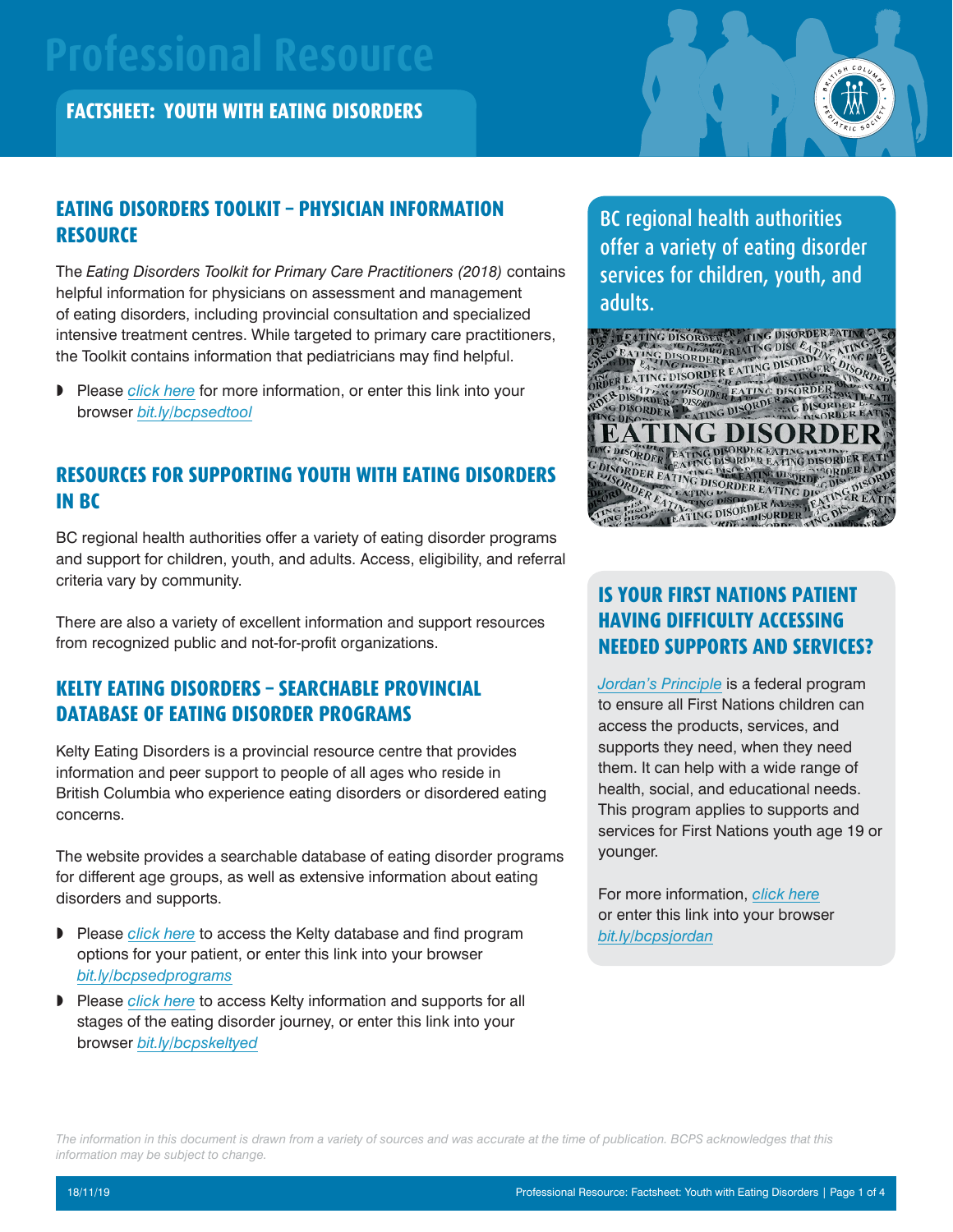## **EATING DISORDERS PROGRAMS OFFERED BY REGIONAL HEALTH AUTHORITIES**

*(Please note these programs may also be listed in the Kelty Eating Disorders searchable program database.)*

#### **Fraser Health Eating Disorders Program**

**Eligibility:** Youth and adults **Referral:** By pediatrician, family physician, or NP is required. Fraser North and Fraser South programs have separate referral forms

The program provides a range of services in a safe and supportive environment to both youth and adults, and their families, who are dealing with Anorexia Nervosa, Bulimia Nervosa, Avoidant/Restrictive Food Intake Disorder, and Binge Eating Disorder. Services include community-based individual and family therapy, group therapy, psycho-educational sessions, and information and education for the public and health professionals.

**The Fraser North program:** serves residents in the Burnaby, New Westminster, Pitt Meadows, Maple Ridge, and the Tri-Cities areas. Please *[click here](https://www.fraserhealth.ca/-/media/Project/FraserHealth/FraserHealth/Locations-and-Services/Services/Referral-Forms/201903_Eating_Disorders_Program_Referral_Form_Fraser_North.pdf?la=en&hash=11BA5E3D1E9FBE119DD89591CB57D045B96DFC15)* to access the Fraser North referral form, or enter this link into your browser *[bit.ly/bcpsedfn](http://bit.ly/bcpsedfn)*

**The Fraser South program:** serves residents in the Delta, Surrey, White Rock, Langley, and Aldergrove areas. Please *[click here](https://www.fraserhealth.ca/-/media/Project/FraserHealth/FraserHealth/Locations-and-Services/Services/Referral-Forms/201903_Eating_Disorders_Program_Referral_Form_Fraser_South.pdf?la=en&hash=6F1F4520A68965AF4B982DA0951E760EB41FE4F1)* to access the Fraser South referral form, or enter this link into your browser *[bit.ly/bcpsedfs](http://bit.ly/bcpsedfs)*

» Please *[click here](https://www.fraserhealth.ca/Service-Directory/Services/mental-health-and-substance-use/mental-health---community-services/eating-disorders-program#.XYF2OK3Myl5)* for further program information, or enter this link into your browser *[bit.ly/bcpsedfha](http://bit.ly/bcpsedfha)*

#### **Interior Health Eating Disorders Program**

**Eligibility:** Serves children, youth, and adults **Referral:** Self or professional referral; service availability is limited.

The program provides individual and group therapy for persons with a diagnosis of eating disorder.

» Please *[click here](https://www.interiorhealth.ca/YourCare/MentalHealthSubstanceUse/MentalHealth/Documents/Eating%20Disorder%20Directory.pdf)* for a directory of services by community, or enter this link into your browser *[bit.ly/bcpsediha](http://bit.ly/bcpsediha)*

#### **Island Health Eating Disorders Services**

**Eligibility:** Serves children, youth, and adults **Referral:** Physician referral not required.

This service provides a number of treatment options, working with different types of professionals ranging from mental health professionals to physicians to dietitians. Treatment programs design plans for each individual and their specific needs, and vary from person to person; families are often involved in the recovery process.

» Please *[click here](https://www.islandhealth.ca/our-services/eating-disorders-services/eating-disorders-treatment)* for more information (including a geographically arranged list of disordered eating services), or enter this link into your browser *[bit.ly/bcpsedviha](http://bit.ly/bcpsedviha)*

#### **Northern Health Eating Disorders Clinic**

**Eligibility:** Ages 12+ **Referral:** Self-referral or referral by health care provider

The clinic provides assessments, consultation, and treatment, as well as individual and family education and support for children, youth, and adults with eating disorders, specifically Anorexia Nervosa and Bulimia Nervosa. The program offers in person support to clients living in Prince George, as well as regionally supports clients with assessment via telehealth and supports the development of multi-disciplinary care team for individuals in their home community.

» Please *[click here](https://www.northernhealth.ca/services/mental-health-substance-use/programs-and-services#eating-disorders-clinic)* for more information about the program, or enter this link into your browser *[bit.ly/bcpsednha](http://bit.ly/bcpsednha)*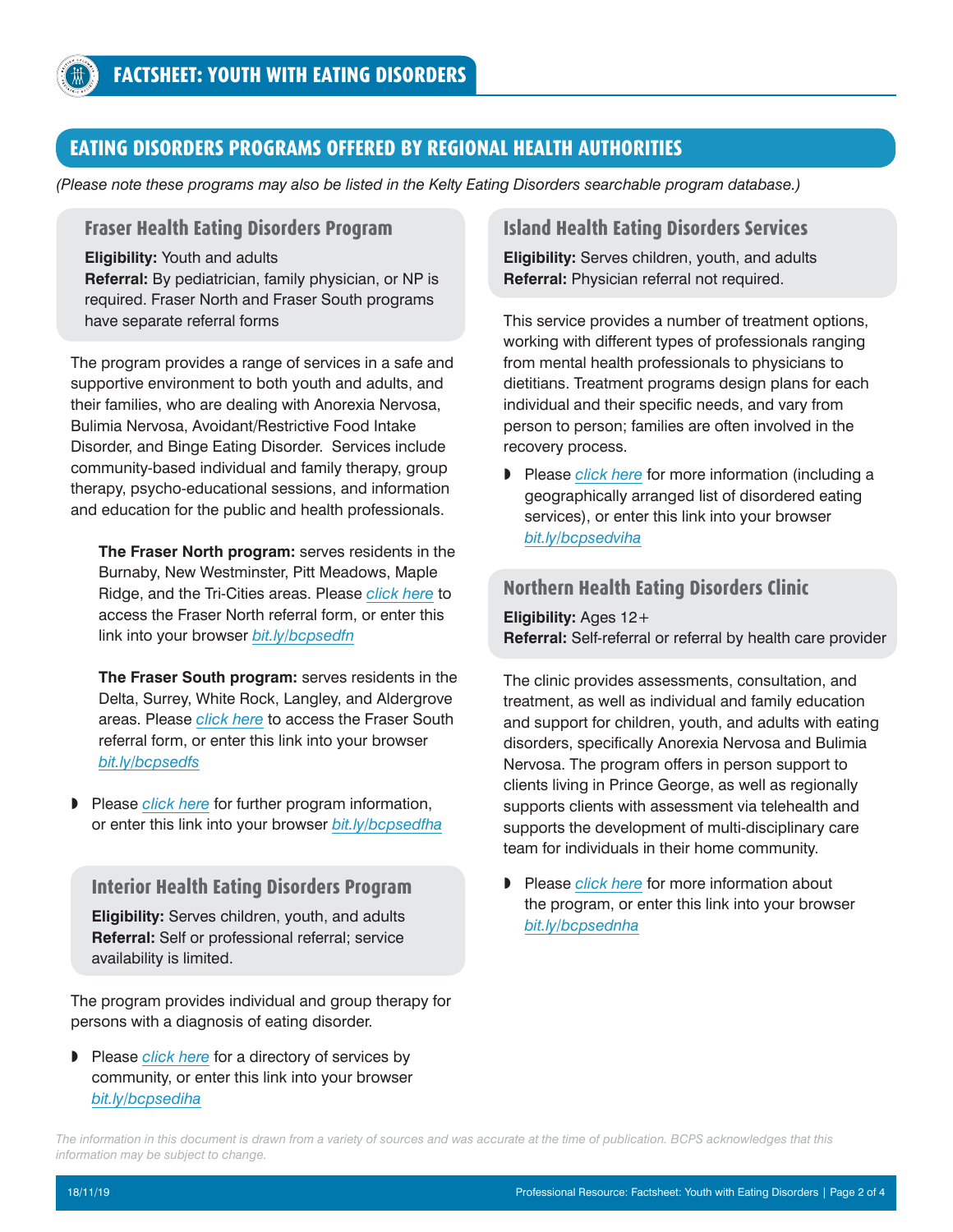### **Vancouver Coastal Health Eating Disorders Program**

**Eligibility:** Serves children, youth, and adults. Specific eligibility criteria are listed in the referral form. **Referral:** Referrals accepted from Pediatricians, General Practitioners, Nurse Practitioners, or other primary care provider. Please *[click here](http://www.vch.ca/Documents/Eating-disorders-new-client-referral.pdf)* for the referral form, or enter this link into your browser *[bit.ly/bcpsedvch](http://bit.ly/bcpsedvch)*

The program is a community-based outpatient program available to help children, youth, and adults who live in Vancouver as well as adults who live on the North Shore. If you have any questions about the services offered or about completing the referral, please call the program at 604-675-2531.

» Please *[click here](http://www.vch.ca/Locations-Services/result?res_id=896)* for more information about the program, or enter this link into your browser *[bit.ly/bcpsedvcha](http://bit.ly/bcpsedvcha)*

## **SPECIALIZED INTENSIVE TREATMENT – TERTIARY CARE INPATIENT SERVICES**

#### **Children and Youth to age 17 years**

**Provincial Specialized Eating Disorder Program at BC Children's Hospital, Vancouver**

**Eligibility:** Any child or adolescent (up to age 18) who, in the opinion of a community care provider, is struggling with an eating disorder may be referred for assessment at the provincial program.

**Referral:** Health care provider referral required. Please *[click here](http://www.bcchildrens.ca/mental-health-services-site/Documents/Looking%20Glass%20Referral%20Guidelines%20and%20Referral%20Form_2019.pdf)* to access the referral form, or enter this link into your browser *[bit.ly/bcpsedchildrens](http://bit.ly/bcpsedchildrens)*

*Physicians, if you are unsure about whether or not to refer, contact [Compass](https://compassbc.ca) at 1-855-702-7272.*

The Provincial Specialized Eating Disorder Program at BC Children's Hospital is a comprehensive, interdisciplinary, specialized program to assess and treat children and adolescents with eating disorders. The Program has outpatient, day treatment, and inpatient services, and provides transition to adult services as required.

» Please *[click here](http://www.bcchildrens.ca/our-services/mental-health-services/eating-disorders)* for additional program information, or enter this link into your browser *[bit.ly/bcpsedinfo](http://bit.ly/bcpsedinfo)*

## **Youth/Adults age 17 years and older**

#### **Provincial Adult Tertiary Eating Disorders Program**

**Eligibility:** Adults 17 years of age and older, who have a *DSM 5* diagnosis of Anorexia Nervosa, Bulimia Nervosa, or Other Specified Feeding or Eating Disorder (OSFED). **Referral:** Referrals for assessment and treatment are accepted from secondary eating disorders programs (where available) across the province. In the event that a secondary program is not available, referrals are accepted from mental health teams and/or secondary service community care providers. *For referral inquiries, contact the Intake Coordinator at 604-806-8654.*

The program provides robust interdisciplinary clinical services. Following the referral and intake process, patients are provided with specific treatment recommendations based on their medical acuity, symptom severity/life interference, and engagement with treatment in their community. The program offers both outpatient and inpatient services.

» Please *[click here](http://mh.providencehealthcare.org/programs/provincial-adult-tertiary-eating-disorders-program)* for further information, or enter this link into your browser *[bit.ly/bcpsedtertiary](http://bit.ly/bcpsedtertiary)*